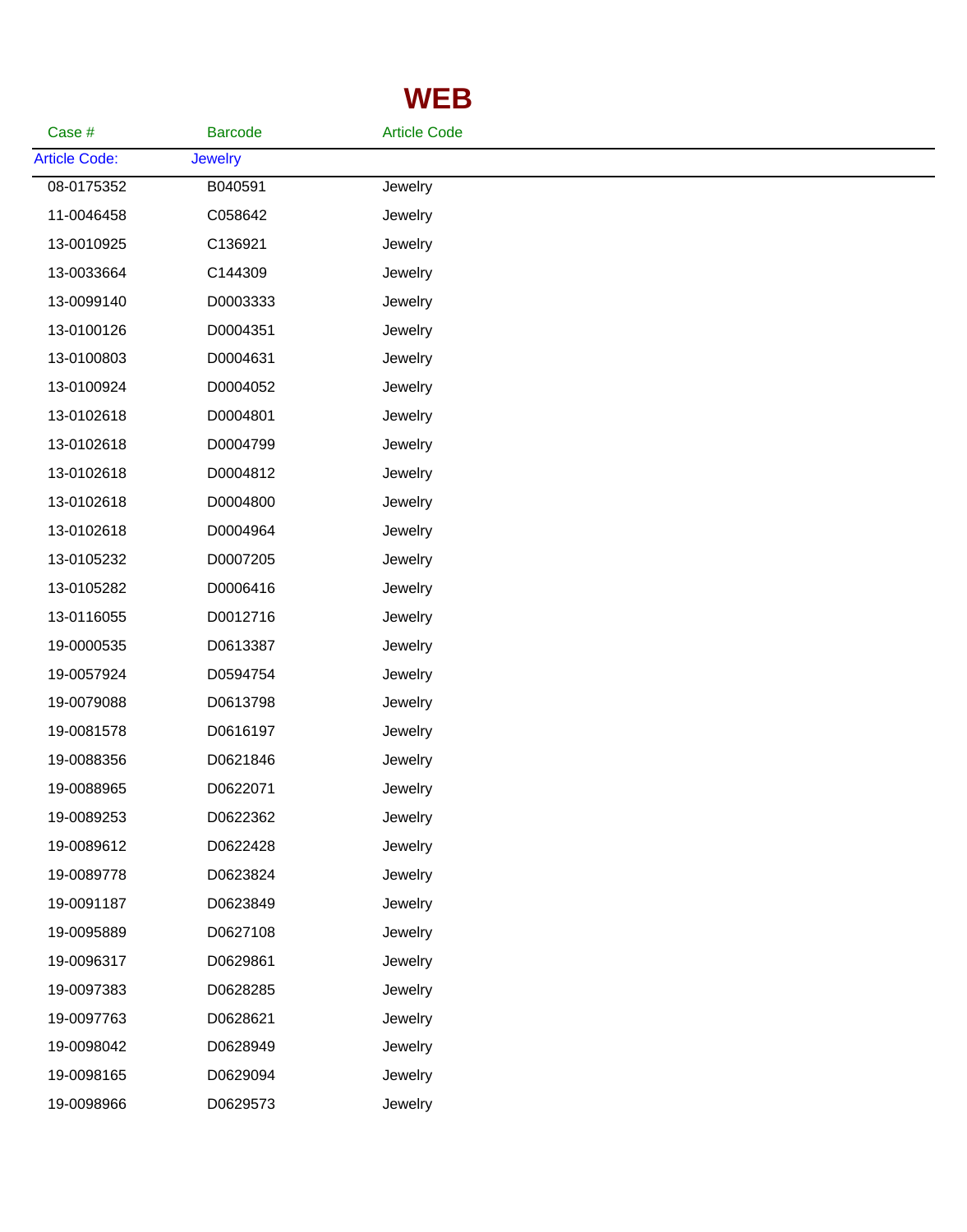| Case #               | <b>Barcode</b>     | <b>Article Code</b> |  |
|----------------------|--------------------|---------------------|--|
| 19-0098966           | D0629577           | Jewelry             |  |
| 19-0100244           | D0630807           | Jewelry             |  |
| 19-0100765           | D0631301           | Jewelry             |  |
| 19-0101090           | D0631453           | Jewelry             |  |
| 19-0106491           | D0637736           | Jewelry             |  |
| 19-0108849           | D0638192           | Jewelry             |  |
| SO19090012814        | D0615885           | Jewelry             |  |
| <b>Article Code:</b> | <b>Tools</b>       |                     |  |
| 08-0641258           | b048918            | <b>Tools</b>        |  |
| 09-0660193           | b097653            | <b>Tools</b>        |  |
| 10-0637927           | C011005            | Tools               |  |
| 10-0665710           | C026957            | <b>Tools</b>        |  |
| 11-0026561           | C043016            | Tools               |  |
| 13-0007863           | C132525            | Tools               |  |
| 13-0102886           | D0005000           | Tools               |  |
| 19-0000535           | D0639044           | Tools               |  |
| 19-0065986           | D0602188           | <b>Tools</b>        |  |
| 19-0098042           | D0628943           | Tools               |  |
| 19-0098042           | D0628942           | Tools               |  |
| 19-0104743           | D0634595           | <b>Tools</b>        |  |
| 19-0105764           | D0636385           | <b>Tools</b>        |  |
| SO19070010234        | D0602813           | <b>Tools</b>        |  |
| SO19120017373        | D0638938           | Tools               |  |
| <b>Article Code:</b> | <b>FA-Revolver</b> |                     |  |
| 09-0601178           | B055098            | FA-Revolver         |  |
| 16-0611458           | D0210082           | FA-Revolver         |  |
| 19-0100824           | D0631323           | FA-Revolver         |  |
| 19-0101934           | D0632029           | FA-Revolver         |  |
| 19-0103063           | D0632777           | FA-Revolver         |  |
| 19-0104011           | D0633821           | FA-Revolver         |  |
| 19-0104246           | D0634012           | FA-Revolver         |  |
| 19-0105113           | D0635065           | FA-Revolver         |  |
| 19-0106025           | D0635994           | FA-Revolver         |  |
| 19-0107968           | D0637227           | FA-Revolver         |  |
| SO19110016147        | D0632327           | FA-Revolver         |  |
| <b>Article Code:</b> | <b>FA-Pistol</b>   |                     |  |
| 09-0601178           | B055099            | FA-Pistol           |  |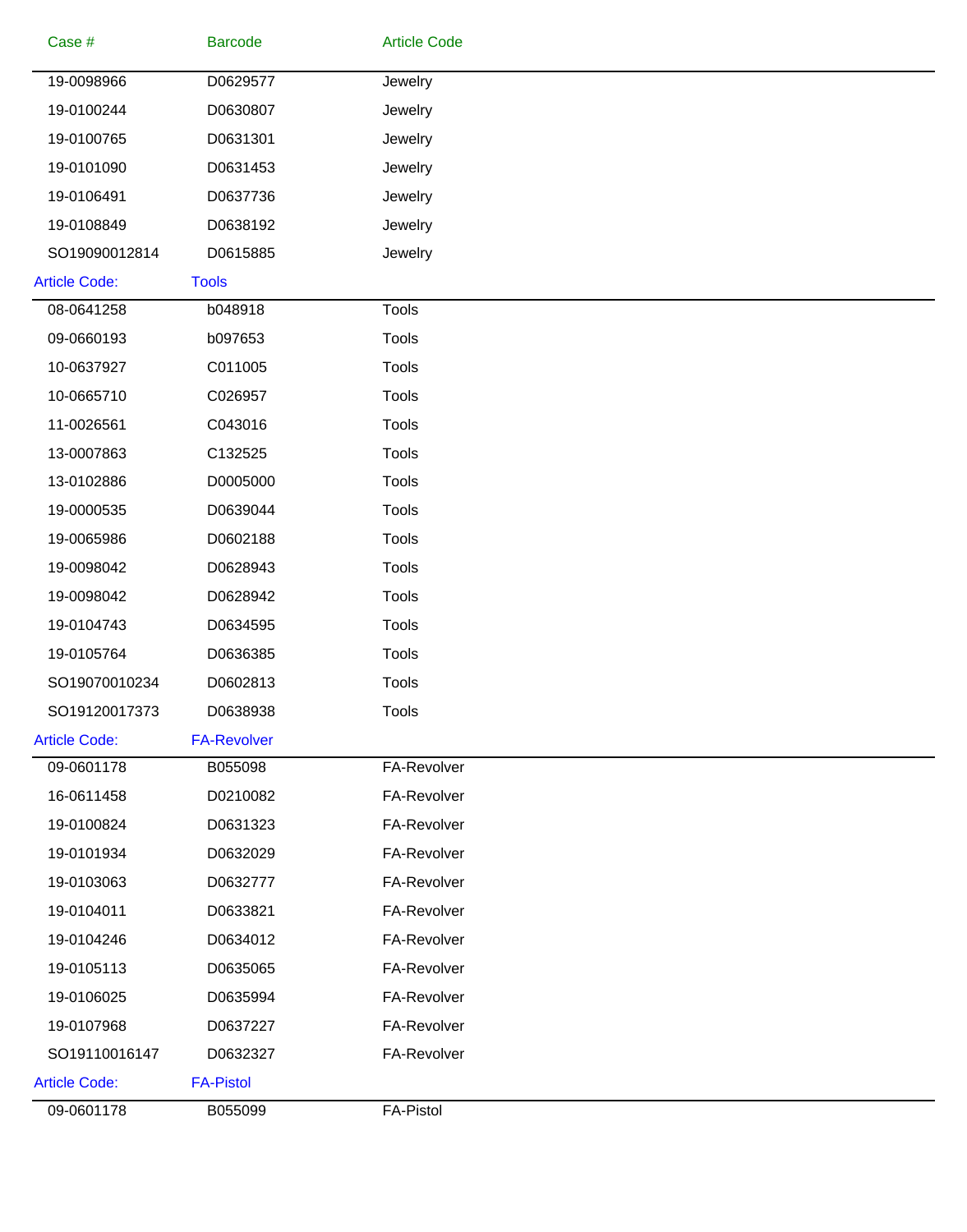| Case #        | <b>Barcode</b> | <b>Article Code</b> |
|---------------|----------------|---------------------|
| 09-0601178    | B055101        | <b>FA-Pistol</b>    |
| 09-0641686    | B125682        | <b>FA-Pistol</b>    |
| 09-0641686    | B125683        | <b>FA-Pistol</b>    |
| 13-0009815    | D0002835       | <b>FA-Pistol</b>    |
| 13-0083563    | 13247765       | <b>FA-Pistol</b>    |
| 13-0107319    | D0006908       | <b>FA-Pistol</b>    |
| 16-0611458    | D0210081       | <b>FA-Pistol</b>    |
| 19-0065027    | D0601398       | <b>FA-Pistol</b>    |
| 19-0097309    | D0628234       | <b>FA-Pistol</b>    |
| 19-0101550    | D0632610       | <b>FA-Pistol</b>    |
| 19-0102005    | D0632354       | <b>FA-Pistol</b>    |
| 19-0102897    | D0632678       | <b>FA-Pistol</b>    |
| 19-0103022    | D0632784       | <b>FA-Pistol</b>    |
| 19-0103689    | D0633177       | <b>FA-Pistol</b>    |
| 19-0103697    | D0633197       | <b>FA-Pistol</b>    |
| 19-0103792    | D0633249       | <b>FA-Pistol</b>    |
| 19-0103901    | D0633783       | <b>FA-Pistol</b>    |
| 19-0104011    | D0633820       | <b>FA-Pistol</b>    |
| 19-0105113    | D0635066       | <b>FA-Pistol</b>    |
| 19-0105258    | D0635169       | <b>FA-Pistol</b>    |
| 19-0107326    | D0636858       | <b>FA-Pistol</b>    |
| 19-0107437    | D0636951       | <b>FA-Pistol</b>    |
| 19-0108212    | D0637533       | <b>FA-Pistol</b>    |
| 19-0108850    | D0638150       | <b>FA-Pistol</b>    |
| 19-0108903    | D0638226       | <b>FA-Pistol</b>    |
| 19-0109774    | D0638743       | <b>FA-Pistol</b>    |
| 19-0109780    | D0638754       | <b>FA-Pistol</b>    |
| SO18120010322 | D0546141       | <b>FA-Pistol</b>    |
| SO19070009343 | D0597830       | <b>FA-Pistol</b>    |
| SO19110016147 | D0632329       | <b>FA-Pistol</b>    |
| SO19110016147 | D0632328       | <b>FA-Pistol</b>    |
| SO19110016162 | D0632394       | <b>FA-Pistol</b>    |
| SO19110016182 | D0632836       | FA-Pistol           |
| SO19110016436 | D0634069       | <b>FA-Pistol</b>    |
| SO19110016655 | D0635357       | <b>FA-Pistol</b>    |
| SO19110016699 | D0635646       | <b>FA-Pistol</b>    |
| SO19110016782 | D0636048       | <b>FA-Pistol</b>    |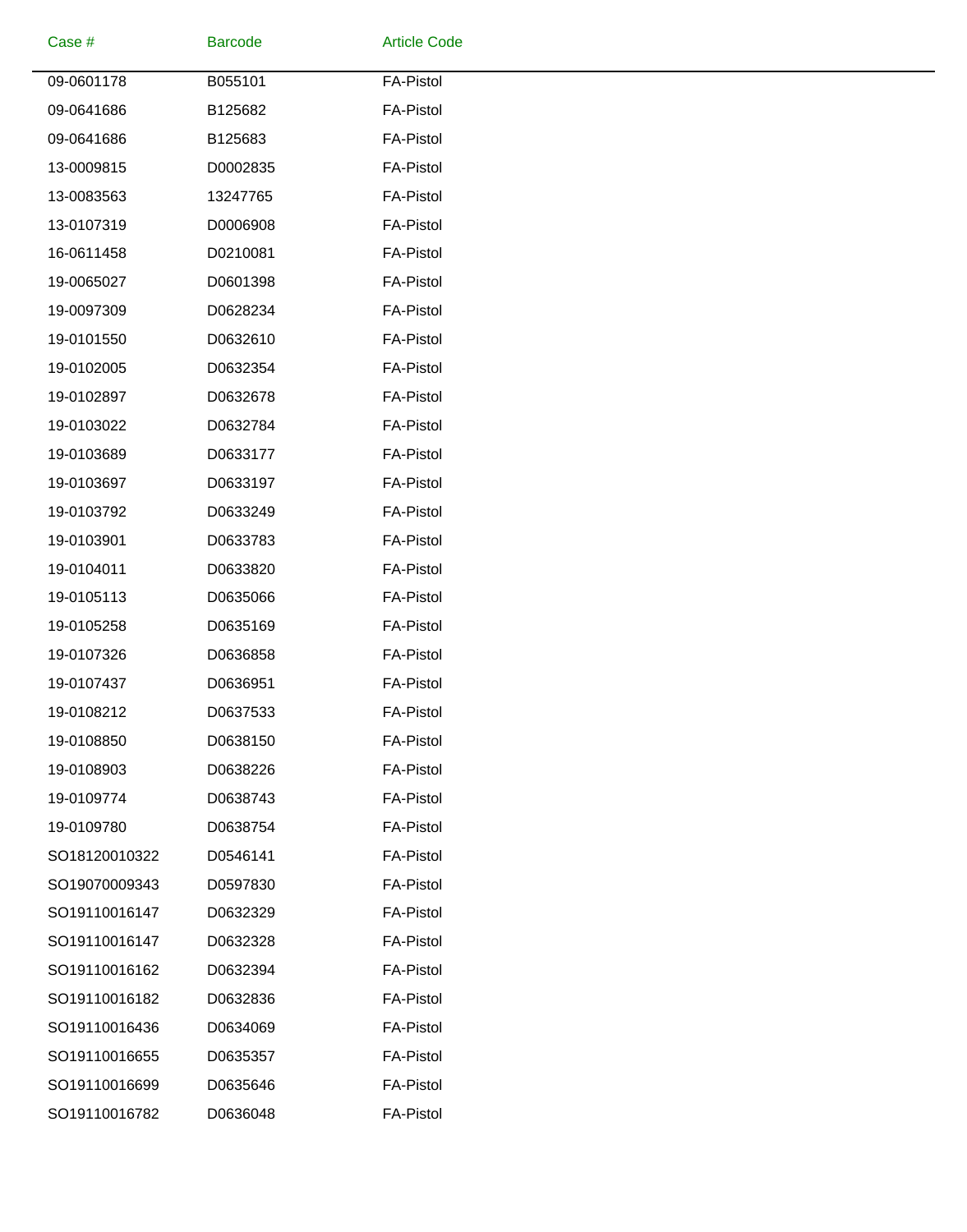| Case #               | <b>Barcode</b>       | <b>Article Code</b> |  |
|----------------------|----------------------|---------------------|--|
| SO19110017024        | D0637162             | <b>FA-Pistol</b>    |  |
| <b>Article Code:</b> | <b>Miscellaneous</b> |                     |  |
| 09-0641686           | B125684              | Miscellaneous       |  |
| 09-0641686           | B125685              | Miscellaneous       |  |
| 09-0641686           | B125663              | Miscellaneous       |  |
| 09-0641686           | B125674              | Miscellaneous       |  |
| 09-0661287           | b117669              | Miscellaneous       |  |
| 10-0632932           | C008214              | Miscellaneous       |  |
| 13-0093522           | D0000733             | Miscellaneous       |  |
| 13-0093522           | D0000732             | Miscellaneous       |  |
| 13-0099236           | D0003353             | Miscellaneous       |  |
| 13-0100126           | D0010307             | Miscellaneous       |  |
| 13-0101152           | D0004159             | Miscellaneous       |  |
| 13-0102618           | D0004817             | Miscellaneous       |  |
| 13-0102618           | D0004816             | Miscellaneous       |  |
| 13-0104536           | D0006252             | Miscellaneous       |  |
| 13-0105925           | D0014911             | Miscellaneous       |  |
| 13-0107131           | D0020178             | Miscellaneous       |  |
| 19-0088356           | D0621349             | Miscellaneous       |  |
| 19-0088356           | D0621348             | Miscellaneous       |  |
| 19-0088356           | D0621847             | Miscellaneous       |  |
| 19-0089253           | D0622365             | Miscellaneous       |  |
| 19-0089253           | D0622363             | Miscellaneous       |  |
| 19-0089778           | D0622540             | Miscellaneous       |  |
| 19-0093575           | D0628763             | Miscellaneous       |  |
| 19-0098374           | D0629252             | Miscellaneous       |  |
| 19-0099791           | D0630485             | Miscellaneous       |  |
| 19-0102588           | D0632559             | Miscellaneous       |  |
| 19-0105900           | D0635754             | Miscellaneous       |  |
| 19-0107767           | D0637152             | Miscellaneous       |  |
| 19-0107775           | D0637119             | Miscellaneous       |  |
| <b>Article Code:</b> | <b>Knife</b>         |                     |  |
| 09-0652356           | b097011              | Knife               |  |
| 10-0666537           | C027474              | Knife               |  |
| 10-0669562           | C029422              | Knife               |  |
| 10-0671950           | C030877              | Knife               |  |
| 11-0061647           | C055462              | Knife               |  |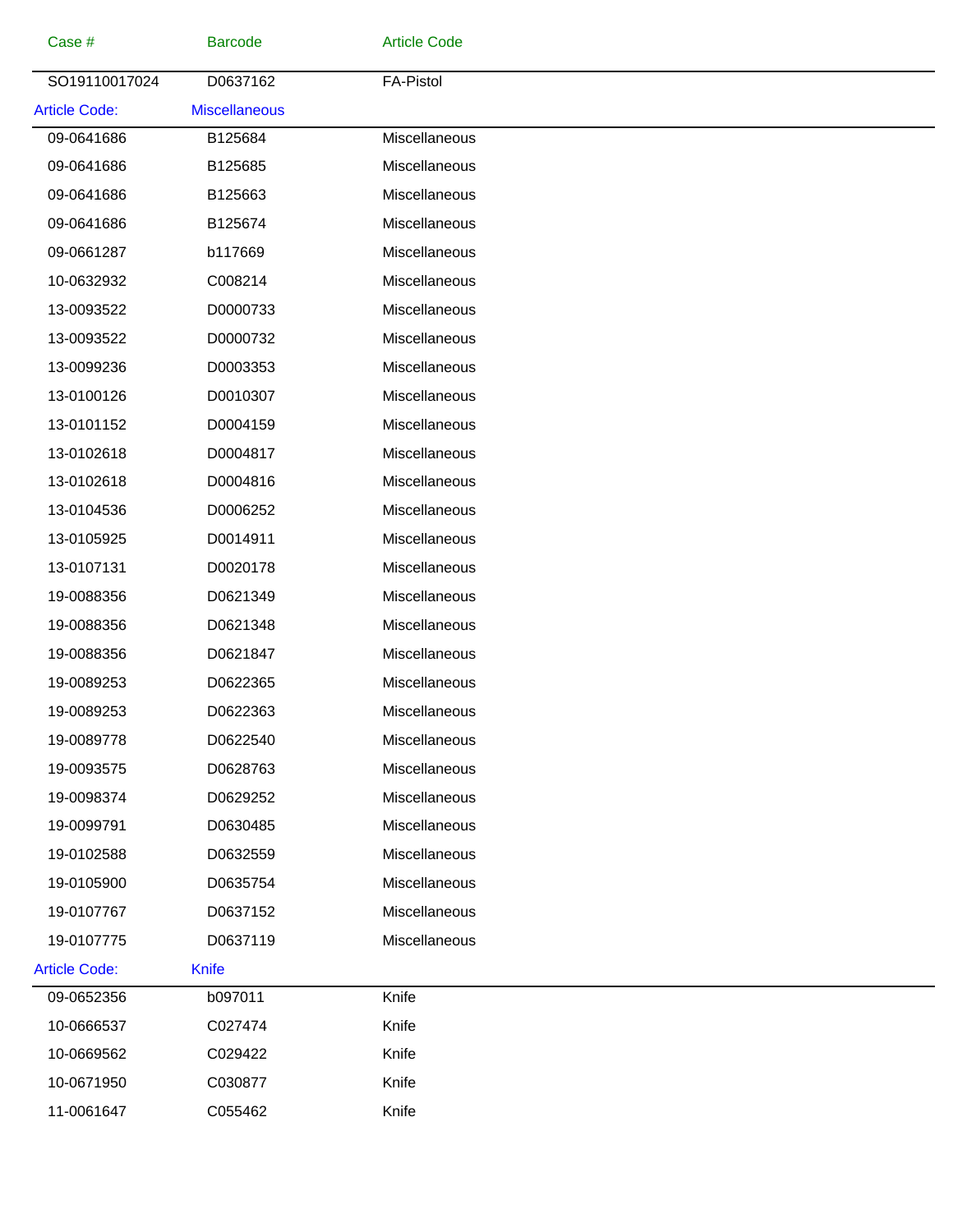| Case #               | <b>Barcode</b>     | <b>Article Code</b> |
|----------------------|--------------------|---------------------|
| 13-0101742           | D0004388           | Knife               |
| 13-0672329           | 13248138           | Knife               |
| 14-0624794           | D0030284           | Knife               |
| 14-0624794           | D0030283           | Knife               |
| 19-0089612           | D0622425           | Knife               |
| 19-0095889           | D0627113           | Knife               |
| 19-0095889           | D0627109           | Knife               |
| 19-0103022           | D0632786           | Knife               |
| 19-0107968           | D0637229           | Knife               |
| SO19070010560        | D0604388           | Knife               |
| SO19080010762        | D0605586           | Knife               |
| SO19080010782        | D0607237           | Knife               |
| SO19080010872        | D0606290           | Knife               |
| SO19080010922        | D0606567           | Knife               |
| SO19080010990        | D0606914           | Knife               |
| <b>Article Code:</b> | <b>Electronics</b> |                     |
| 09-0658831           | b097550            | Electronics         |
| 10-0660096           | C023579            | Electronics         |
| 11-0024940           | C163489            | Electronics         |
| 11-0024940           | C163490            | Electronics         |
| 13-0079519           | C165069            | Electronics         |
| 13-0089734           | D0000330           | Electronics         |
| 13-0100126           | D0010305           | Electronics         |
| 13-0100803           | D0004625           | Electronics         |
| 13-0100803           | D0004643           | Electronics         |
| 13-0102856           | D0004962           | Electronics         |
| 13-0104669           | D0006133           | Electronics         |
| 13-0104669           | D0006135           | Electronics         |
| 13-0104669           | D0006134           | Electronics         |
| 13-0104669           | D0006132           | Electronics         |
| 13-0104669           | D0019737           | Electronics         |
| 13-0104669           | D0019736           | Electronics         |
| 13-0104669           | D0019735           | Electronics         |
| 13-0105232           | D0007204           | Electronics         |
| 19-0000535           | D0635893           | Electronics         |
| 19-0000535           | D0639043           | Electronics         |
| 19-0078284           | D0631269           | Electronics         |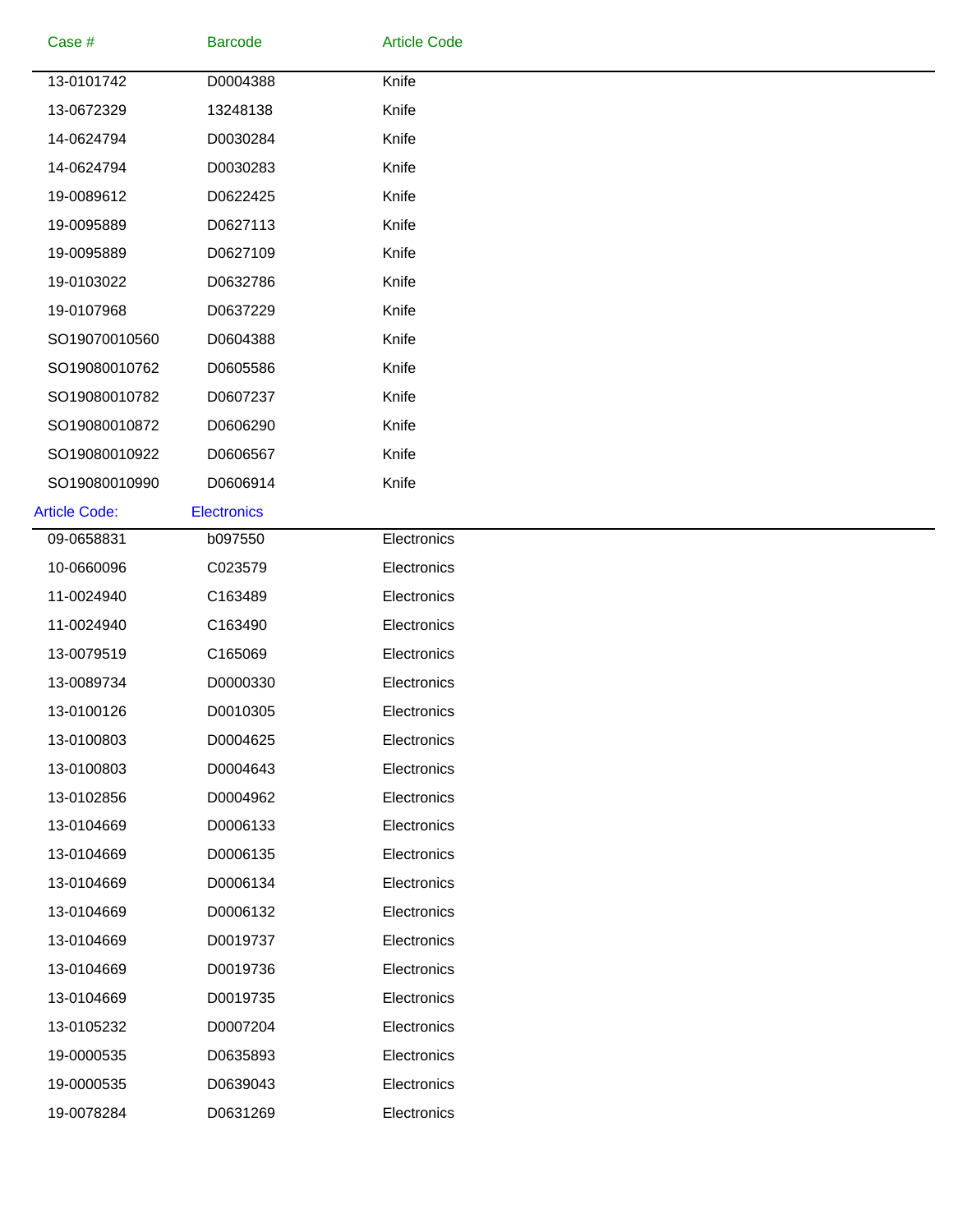| Case #               | <b>Barcode</b>  | <b>Article Code</b> |  |
|----------------------|-----------------|---------------------|--|
| 19-0089612           | D0622431        | Electronics         |  |
| 19-0095889           | D0627111        | Electronics         |  |
| 19-0096258           | D0628839        | Electronics         |  |
| 19-0097427           | D0628593        | Electronics         |  |
| 19-0101562           | D0631779        | Electronics         |  |
| 19-0103681           | D0633189        | Electronics         |  |
| 19-0104271           | D0634052        | Electronics         |  |
| 19-0105128           | D0634955        | Electronics         |  |
| 19-0105583           | D0635525        | Electronics         |  |
| 19-0105987           | D0635838        | Electronics         |  |
| 19-0108412           | D0637623        | Electronics         |  |
| 19-0108412           | D0637624        | Electronics         |  |
| 19-0108412           | D0637626        | Electronics         |  |
| 19-0108849           | D0638191        | Electronics         |  |
| 19-0108849           | D0638196        | Electronics         |  |
| 19-0800137           | D0635896        | Electronics         |  |
| SO19070009832        | D0601130        | Electronics         |  |
| SO19070010048        | D0602157        | Electronics         |  |
| SO19070010226        | D0602789        | Electronics         |  |
| SO19070010619        | D0604642        | Electronics         |  |
| SO19070010749        | D0605516        | Electronics         |  |
| SO19080010776        | D0605744        | Electronics         |  |
| SO19080010776        | D0605745        | Electronics         |  |
| SO19080011118        | D0607438        | Electronics         |  |
| SO19080011118        | D0607437        | Electronics         |  |
| SO19100015274        | D0631058        | Electronics         |  |
| SO19100015486        | D0629081        | Electronics         |  |
| SO19110017141        | D0638109        | Electronics         |  |
| <b>Article Code:</b> | <b>Holsters</b> |                     |  |
| 11-0049032           | C050628         | Holsters            |  |
| 16-0611458           | D0210094        | Holsters            |  |
| 16-0611458           | D0210092        | Holsters            |  |
| 16-0611458           | D0210093        | <b>Holsters</b>     |  |
| 19-0103697           | D0633200        | Holsters            |  |
| 19-0104246           | D0634016        | Holsters            |  |
| 19-0105113           | D0635061        | Holsters            |  |
| 19-0105113           | D0635063        | Holsters            |  |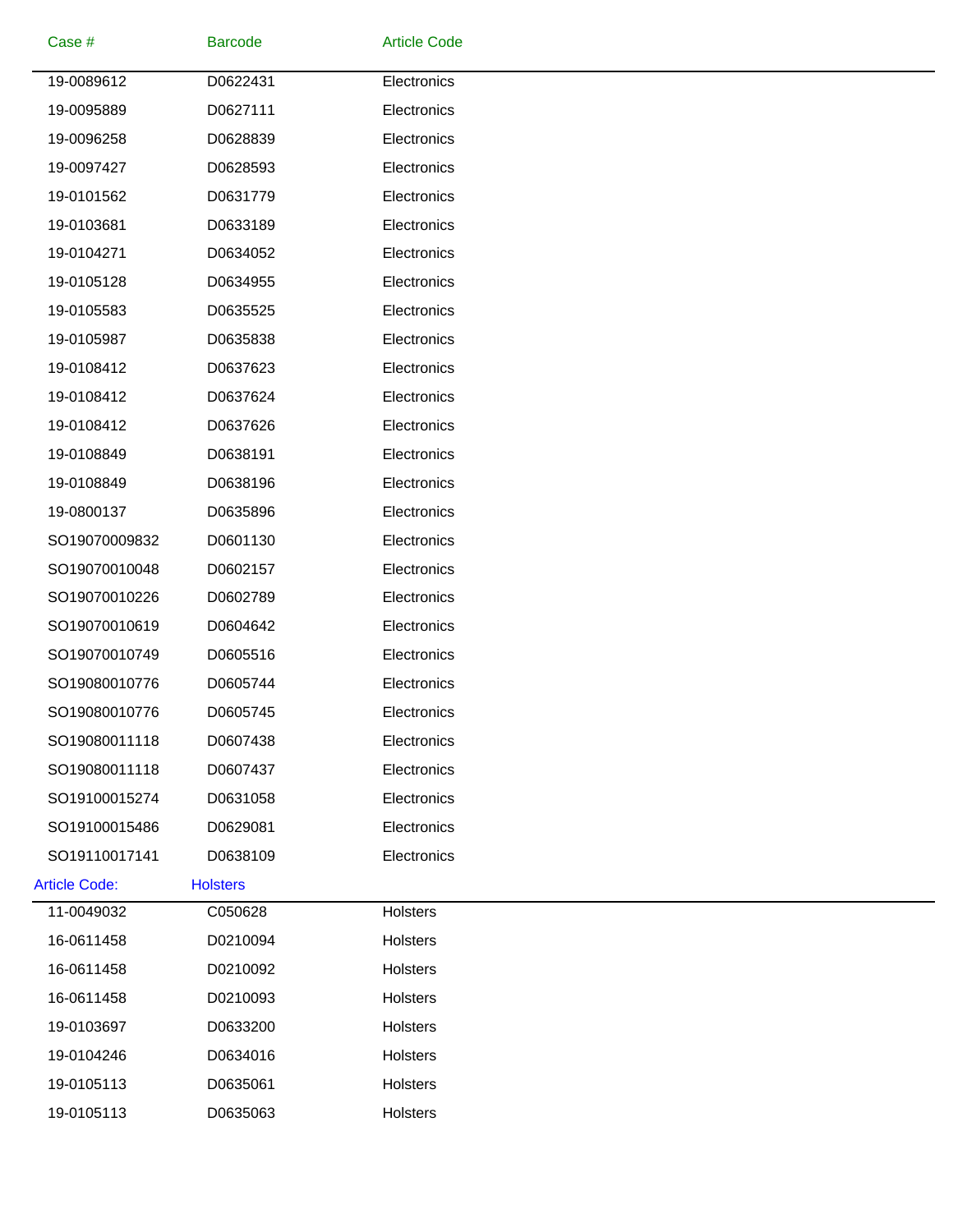| Case #               | <b>Barcode</b>       | <b>Article Code</b>  |  |
|----------------------|----------------------|----------------------|--|
| 19-0105113           | D0635062             | Holsters             |  |
| 19-0105113           | D0635099             | Holsters             |  |
| 19-0106025           | D0635996             | Holsters             |  |
| 19-0107326           | D0636859             | Holsters             |  |
| SO19070009899        | D0601477             | Holsters             |  |
| SO19110016446        | D0634030             | Holsters             |  |
| <b>Article Code:</b> | <b>Firearm Parts</b> |                      |  |
| 13-0096292           | D0002488             | <b>Firearm Parts</b> |  |
| 16-0611458           | D0210090             | <b>Firearm Parts</b> |  |
| 19-0095889           | D0627112             | <b>Firearm Parts</b> |  |
| 19-0100119           | D0630721             | <b>Firearm Parts</b> |  |
| 19-0100119           | D0630719             | <b>Firearm Parts</b> |  |
| 19-0100119           | D0630720             | <b>Firearm Parts</b> |  |
| 19-0103697           | D0633199             | <b>Firearm Parts</b> |  |
| 19-0103792           | D0633251             | <b>Firearm Parts</b> |  |
| 19-0103901           | D0633784             | <b>Firearm Parts</b> |  |
| 19-0105113           | D0635076             | <b>Firearm Parts</b> |  |
| 19-0105113           | D0635075             | <b>Firearm Parts</b> |  |
| 19-0105113           | D0635074             | <b>Firearm Parts</b> |  |
| 19-0105113           | D0635064             | <b>Firearm Parts</b> |  |
| 19-0105258           | D0635171             | <b>Firearm Parts</b> |  |
| 19-0108850           | D0638152             | <b>Firearm Parts</b> |  |
| 19-0108850           | D0638151             | <b>Firearm Parts</b> |  |
| 19-0109774           | D0638749             | <b>Firearm Parts</b> |  |
| SO19110016162        | D0632393             | <b>Firearm Parts</b> |  |
| SO19110016182        | D0632840             | <b>Firearm Parts</b> |  |
| SO19110016446        | D0634029             | <b>Firearm Parts</b> |  |
| <b>Article Code:</b> | <b>Collectables</b>  |                      |  |
| 13-0102618           | D0004808             | Collectables         |  |
| 13-0105282           | D0006417             | Collectables         |  |
| 13-0107131           | D0020173             | Collectables         |  |
| 13-0109680           | D0012208             | Collectables         |  |
| 19-0100876           | D0632871             | Collectables         |  |
| <b>Article Code:</b> | <b>Weapons Other</b> |                      |  |
| 13-0677106           | D0000003             | Weapons Other        |  |
| 15-0629020           | D0108654             | Weapons Other        |  |
| <b>Article Code:</b> | <b>FA-Shotgun</b>    |                      |  |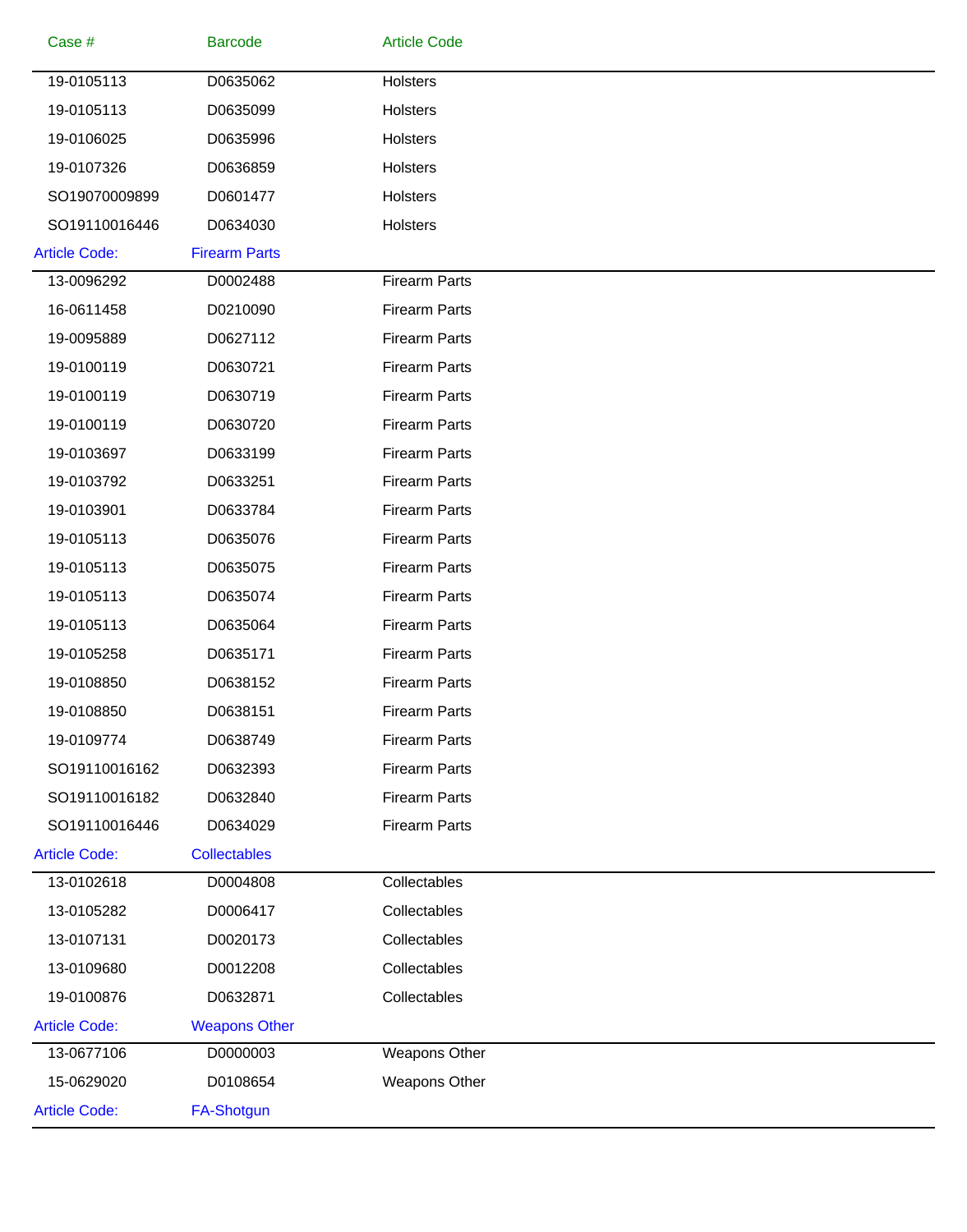| Case #               | <b>Barcode</b> | <b>Article Code</b> |  |
|----------------------|----------------|---------------------|--|
| 16-0611458           | D0210083       | FA-Shotgun          |  |
| 19-0105113           | D0635067       | FA-Shotgun          |  |
| 19-0107417           | D0636904       | FA-Shotgun          |  |
| SO19110016049        | D0631820       | FA-Shotgun          |  |
| SO19110016147        | D0632325       | FA-Shotgun          |  |
| <b>Article Code:</b> | Ammo           |                     |  |
| 16-0611458           | D0210091       | Ammo                |  |
| 16-0611458           | D0210085       | Ammo                |  |
| 16-0611458           | D0210086       | Ammo                |  |
| 16-0611458           | D0210084       | Ammo                |  |
| 16-0611458           | D0210087       | Ammo                |  |
| 16-0611458           | D0210088       | Ammo                |  |
| 18-0088896           | D0524022       | Ammo                |  |
| 18-0627075           | D0473793       | Ammo                |  |
| 19-0100119           | D0630718       | Ammo                |  |
| 19-0100119           | D0630717       | Ammo                |  |
| 19-0102897           | D0632679       | Ammo                |  |
| 19-0103022           | D0632785       | Ammo                |  |
| 19-0103689           | D0633178       | Ammo                |  |
| 19-0103697           | D0633198       | Ammo                |  |
| 19-0103792           | D0633250       | Ammo                |  |
| 19-0103901           | D0633782       | Ammo                |  |
| 19-0104069           | D0633862       | Ammo                |  |
| 19-0104246           | D0634011       | Ammo                |  |
| 19-0105258           | D0635170       | Ammo                |  |
| 19-0106025           | D0635995       | Ammo                |  |
| 19-0107326           | D0636857       | Ammo                |  |
| 19-0107417           | D0636905       | Ammo                |  |
| 19-0107437           | D0636952       | Ammo                |  |
| 19-0107968           | D0637228       | Ammo                |  |
| 19-0108212           | D0637532       | Ammo                |  |
| 19-0109780           | D0638755       | Ammo                |  |
| SO19110016049        | D0631821       | Ammo                |  |
| SO19110016147        | D0632330       | Ammo                |  |
| SO19110016162        | D0632392       | Ammo                |  |
| SO19110016182        | D0632839       | Ammo                |  |
| SO19110016356        | D0633149       | Ammo                |  |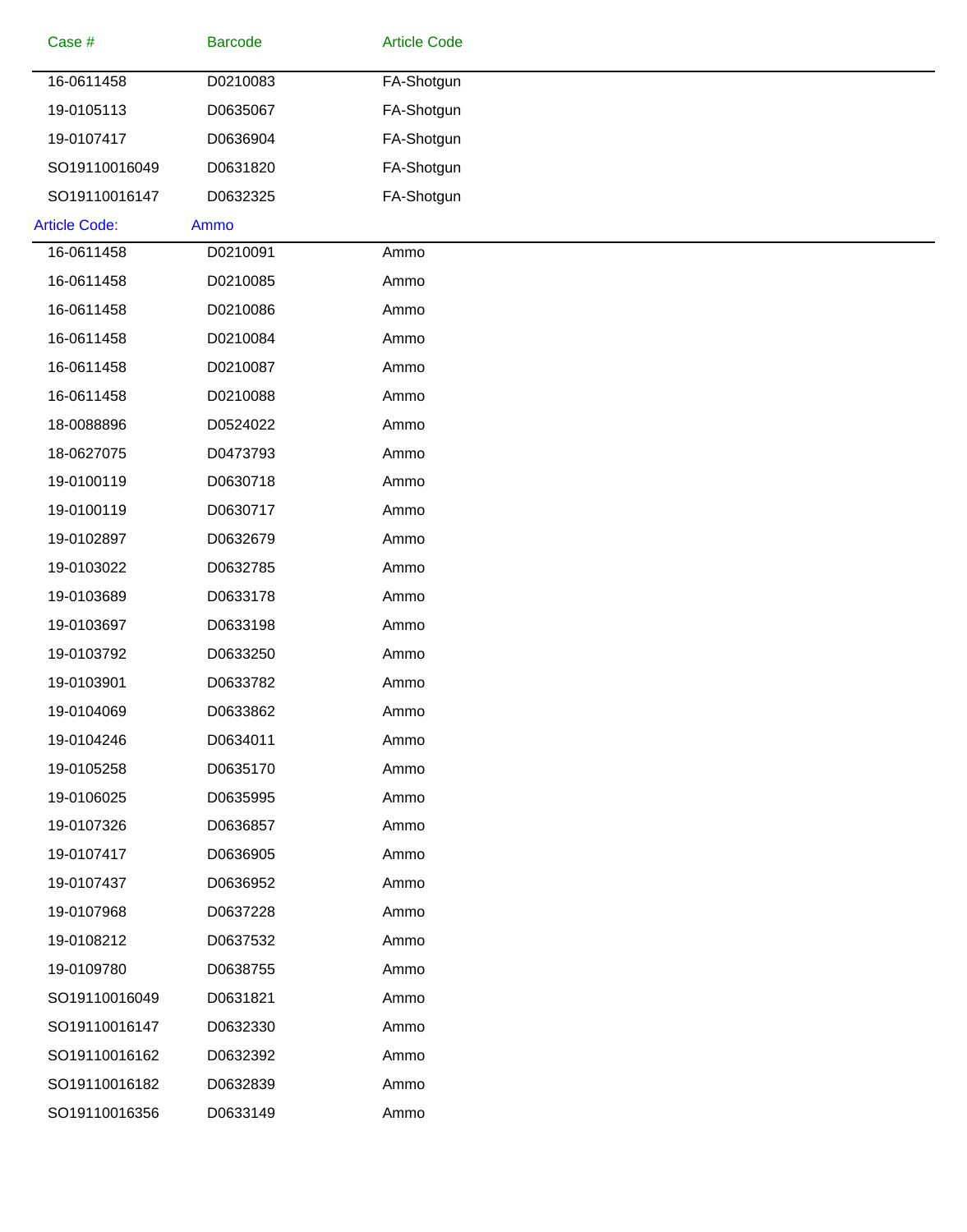| Case #               | <b>Barcode</b>        | <b>Article Code</b> |
|----------------------|-----------------------|---------------------|
| SO19110016436        | D0634068              | Ammo                |
| SO19110016446        | D0634028              | Ammo                |
| SO19110016699        | D0635647              | Ammo                |
| SO19110017024        | D0637163              | Ammo                |
| <b>Article Code:</b> | Paraphernalia         |                     |
| 16-0611458           | D0210089              | Paraphernalia       |
| <b>Article Code:</b> | <b>Currency</b>       |                     |
| 19-0000535           | D0639045              | Currency            |
| 19-0088965           | D0622072              | Currency            |
| <b>Article Code:</b> | <b>FA-Rifle</b>       |                     |
| 19-0065027           | D0601400              | FA-Rifle            |
| 19-0100119           | D0630715              | FA-Rifle            |
| 19-0100119           | D0630716              | FA-Rifle            |
| 19-0104069           | D0633859              | FA-Rifle            |
| 19-0104069           | D0633860              | FA-Rifle            |
| 19-0105113           | D0635071              | FA-Rifle            |
| 19-0105113           | D0635069              | FA-Rifle            |
| 19-0105113           | D0635068              | FA-Rifle            |
| 19-0105113           | D0635070              | FA-Rifle            |
| 19-0105113           | D0635073              | FA-Rifle            |
| 19-0105113           | D0635072              | FA-Rifle            |
| 19-0109774           | D0638742              | FA-Rifle            |
| SO19110016147        | D0632326              | FA-Rifle            |
| SO19110016446        | D0634027              | FA-Rifle            |
| <b>Article Code:</b> | <b>Personal Items</b> |                     |
| 19-0088356           | D0621351              | Personal Items      |
| 19-0101090           | D0631450              | Personal Items      |
| 19-0101090           | D0631451              | Personal Items      |
| 19-0101090           | D0631448              | Personal Items      |
| <b>Article Code:</b> | <b>Clothing</b>       |                     |
| 19-0089253           | D0622364              | Clothing            |
| 19-0089612           | D0622427              | Clothing            |
| 19-0089778           | D0622541              | Clothing            |
| 19-0101090           | D0631449              | Clothing            |
| <b>Article Code:</b> | <b>BA-Bike</b>        |                     |
| 19-0098190           | D0629096              | <b>BA-Bike</b>      |
| 19-0098749           | D0629437              | <b>BA-Bike</b>      |